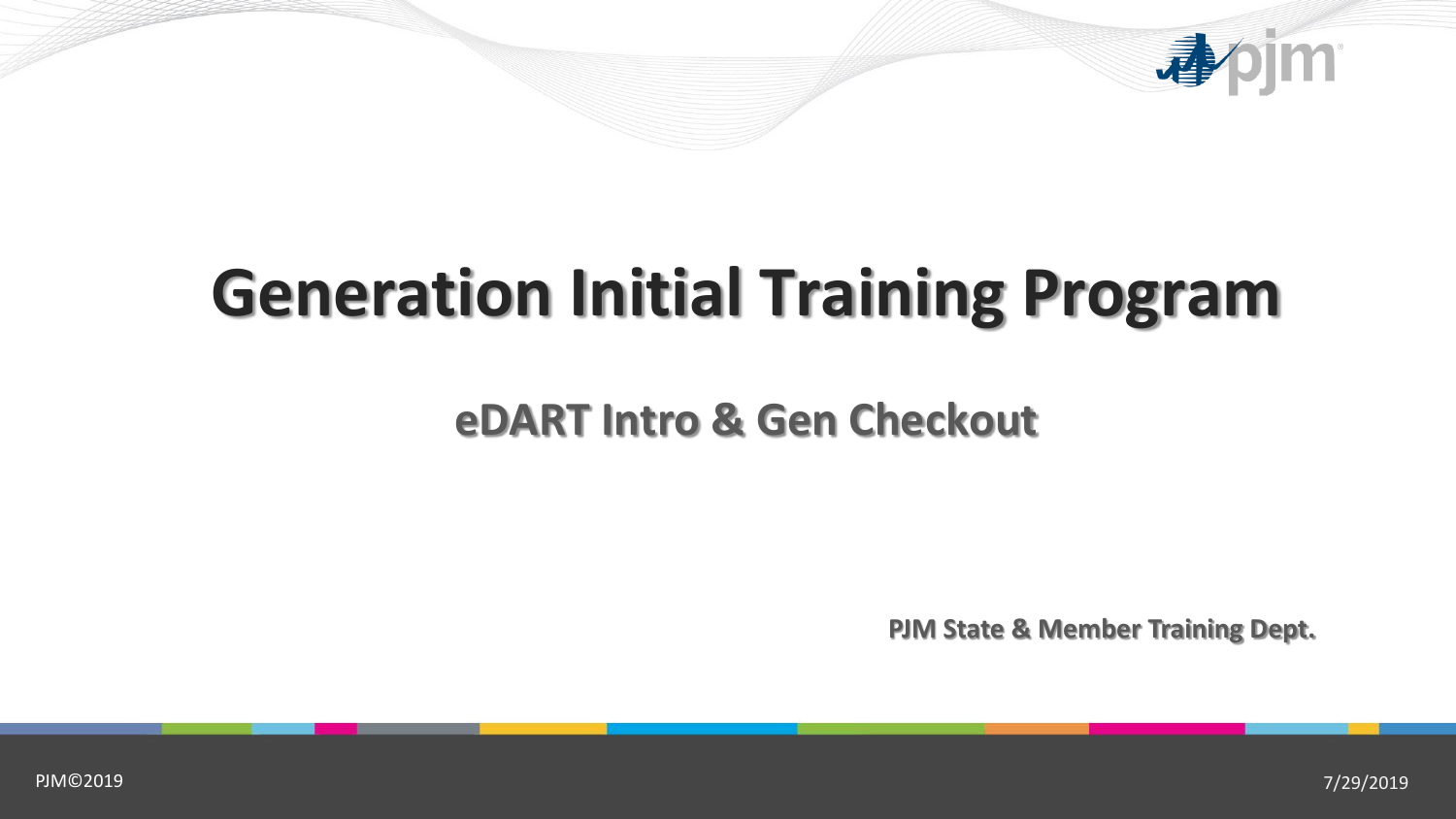

Students will be able to:

• Identify the tools used to participate in the various PJM markets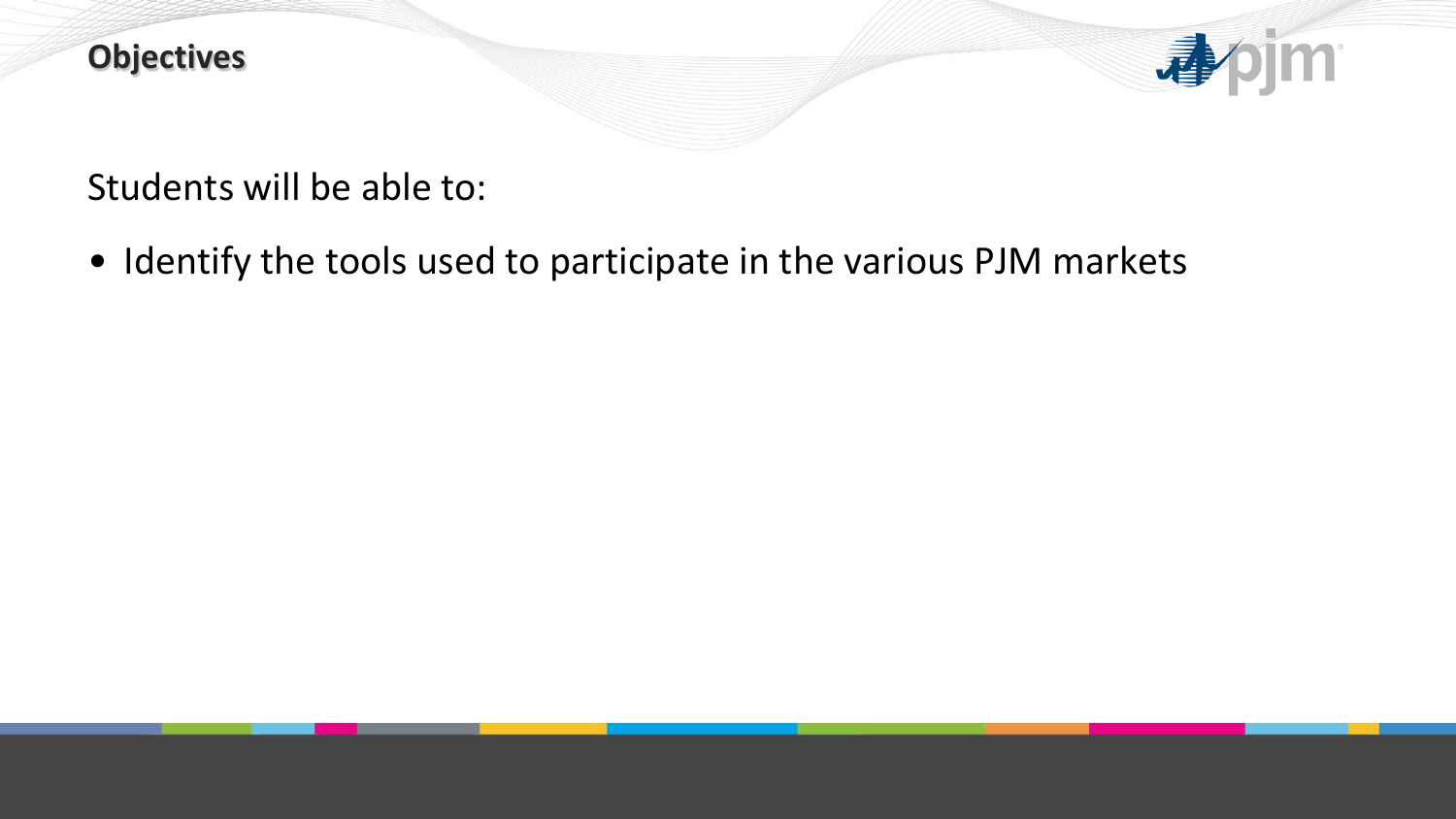## **eDART**

- eDART stands for electronic Dispatcher Applications and Reporting Tool
	- ‒ A suite of electronic applications used to facilitate dispatcher-to-dispatcher communications, along with other engineering communication and coordination functions with regards to:
		- Unit outage requests
		- Updates to reactive capability curves (D-curves)
		- Voltage regulator statuses among other generation and transmission functionalities

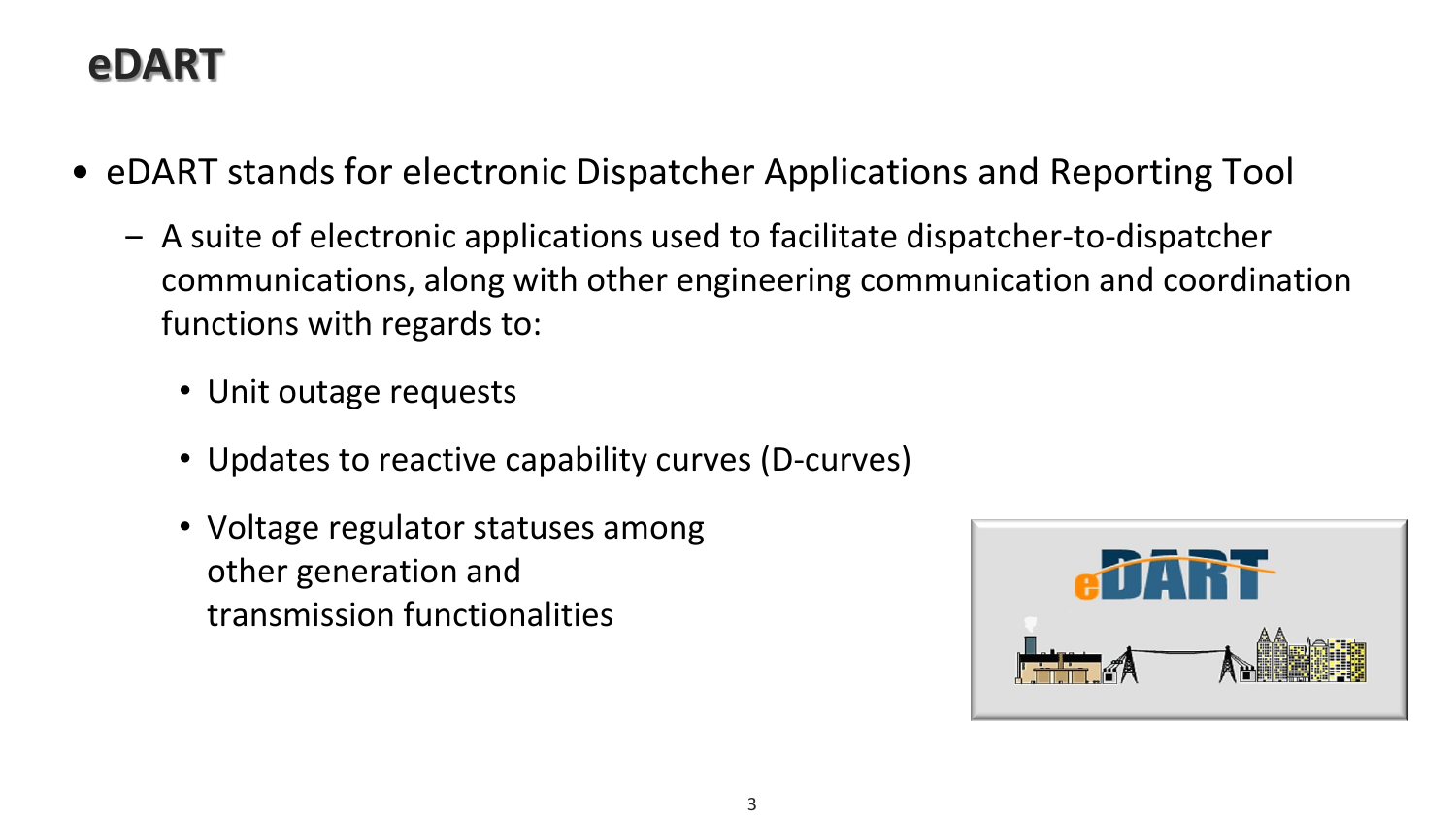## **eDART**

- eDART's benefits to PJM membership include:
	- ‒ A quick, 24/7 process for outage and model change request submittal
	- ‒ Easy access to comprehensive information
	- ‒ A simple and user-friendly online interface
- Through eDART, a user can filter outage information based on:
	- ‒ Start date, end date, ticket number and other criteria to help ease the dissemination of information to help make a comprehensive range of reports

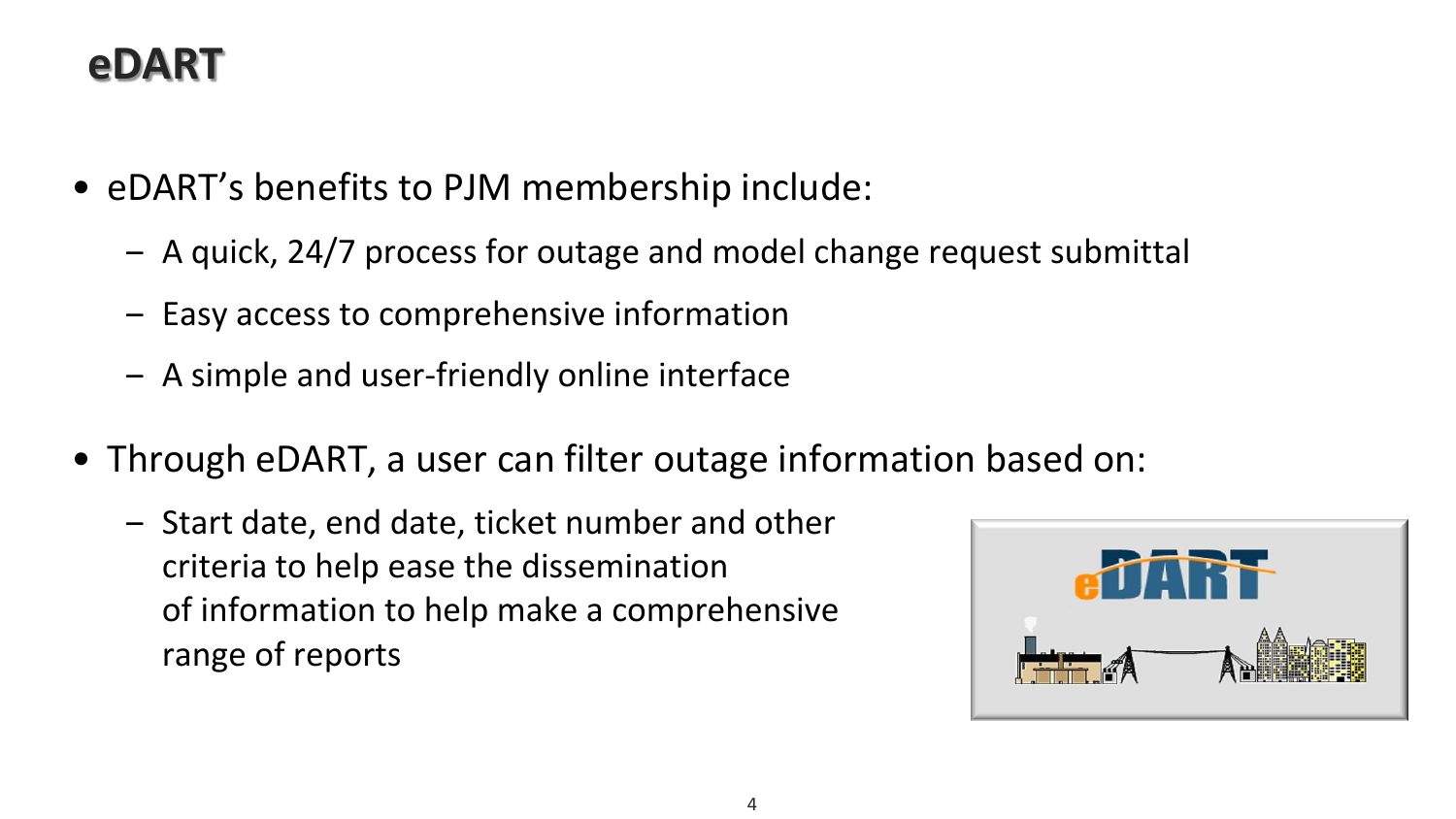## **eDART Applications**



**Used to record and schedule: -Generator MW Outages -Voltage Regulator Outages -Governor Outages -D-Curve Adjustments -Reactive Tests Reactive Test Results Tickets: submit test results and download test letter. GO Survey: view and respond Blackstart Calculator used to capture unit data and determine critical load in system restoration plans Voltage Schedules: view and acknowledge**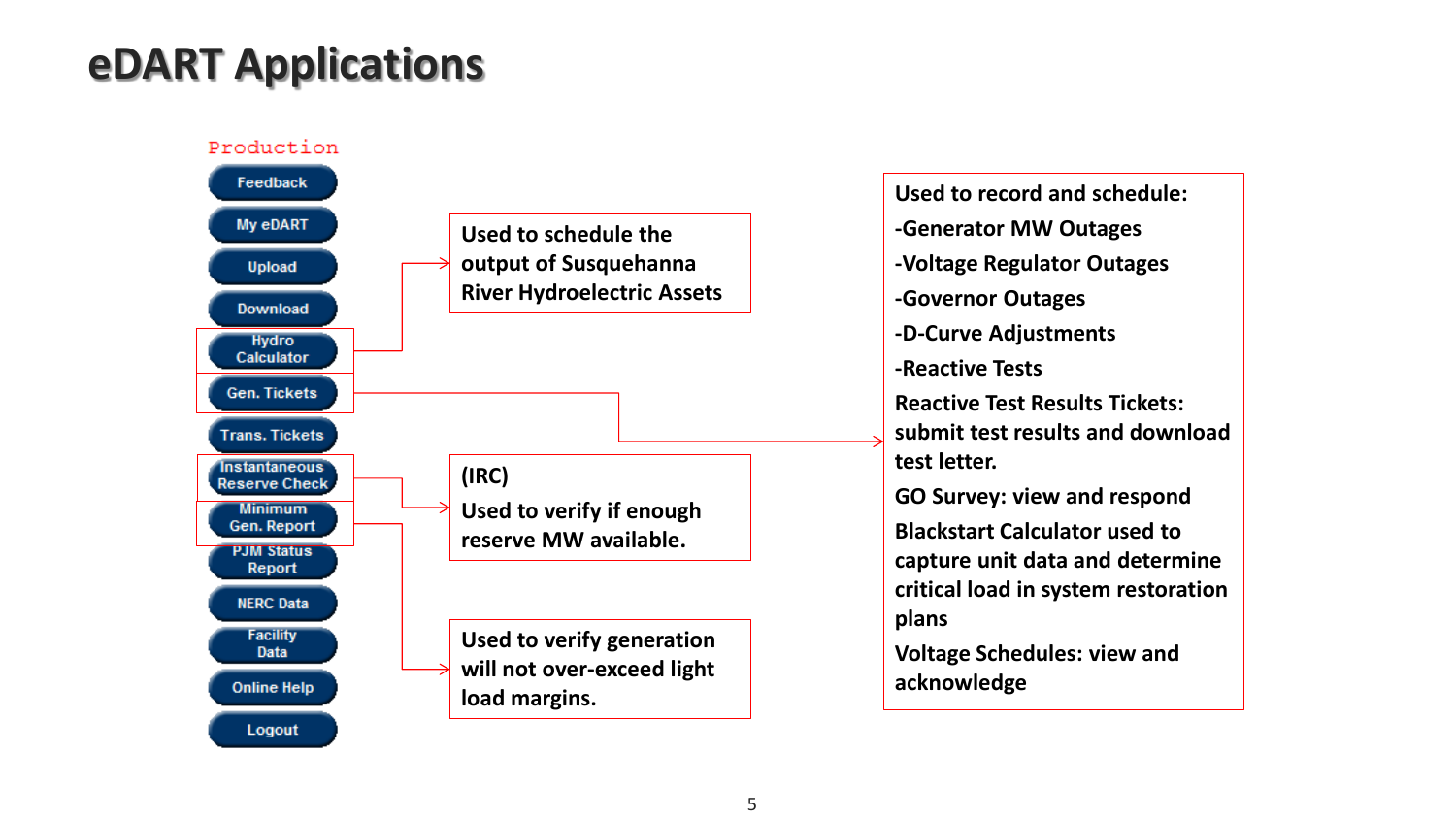## **eDART Applications**

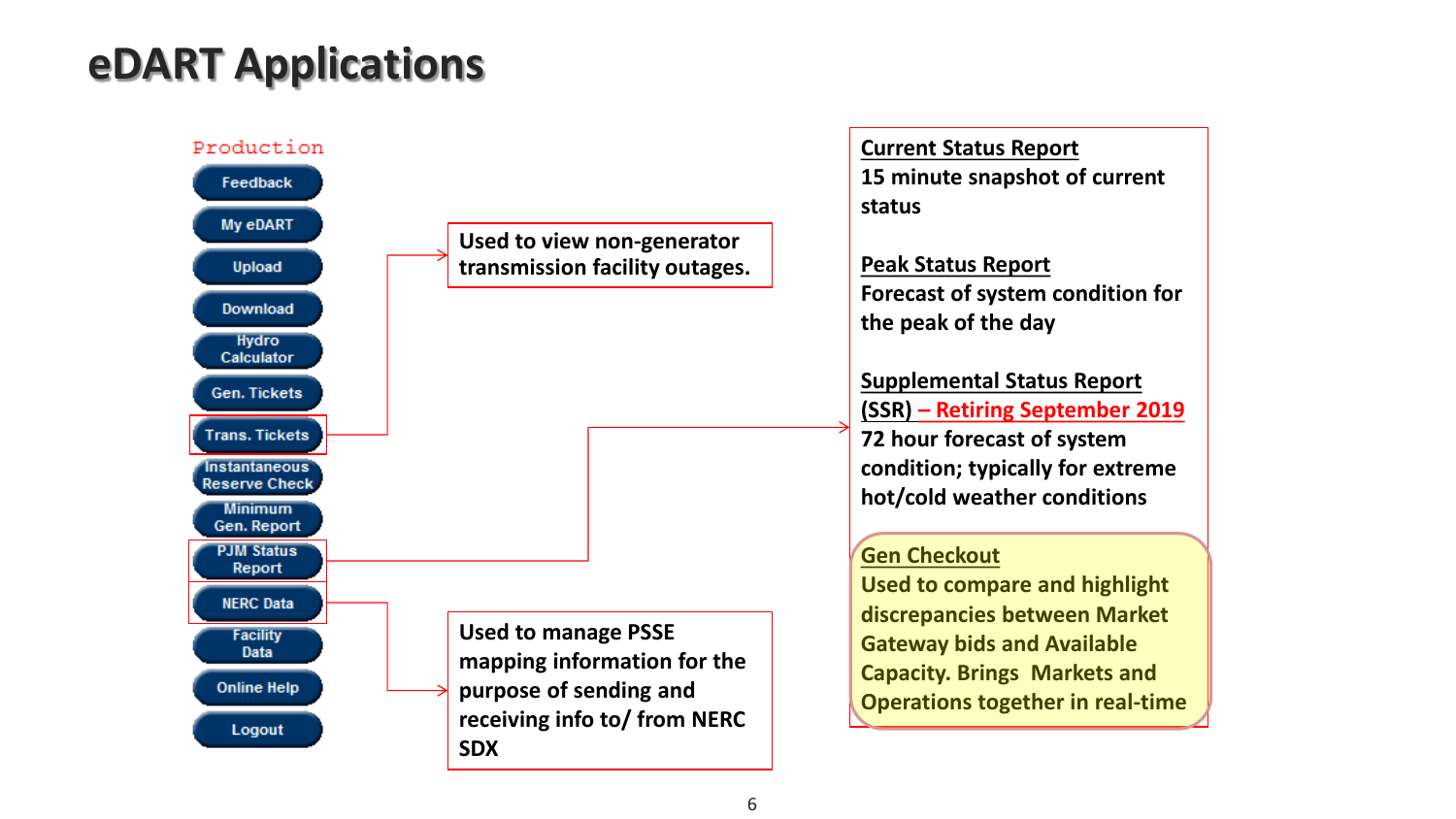## **What is Gen Checkout ?**

- eDART Generation Checkout This program compares:
	- ‒ Unit schedule availability/bid data in Markets Gateway,
	- ‒ Unit outages submitted via Generator Ticket (eDART)
	- ‒ Stated capability to ensure accurate market data and capacity/reserve projections
- Generation Checkout occurs twice daily
	- 02:00 to check out for the same day
	- 13:30 to check out for the next day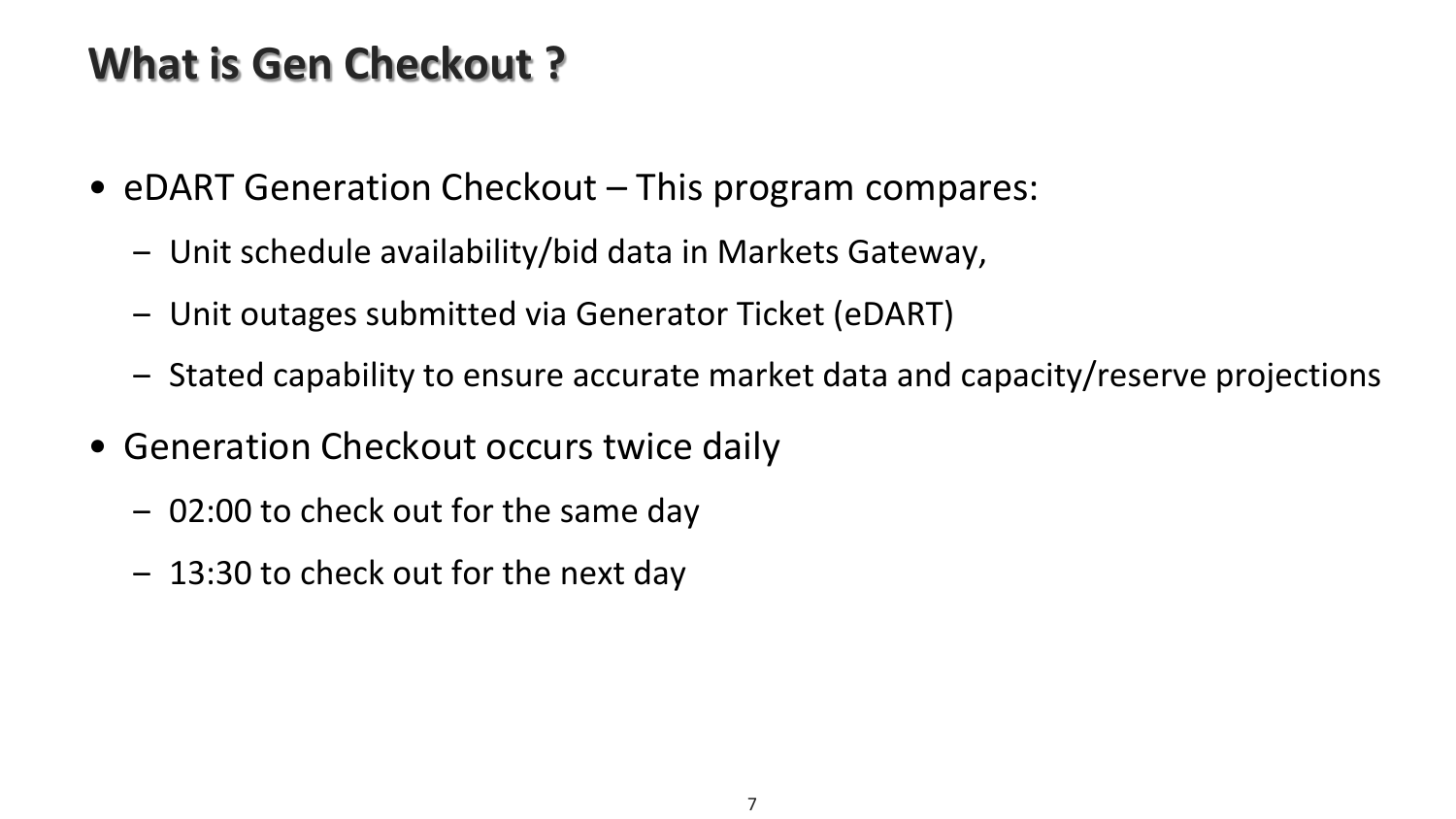## **Discrepancy Handling**

### **Gen Checkout is basically a reporting mechanism**

- All resolutions handled via Markets Gateway and/or Gen tickets
- Resolutions for the Today Report must be handled by 0400
	- ‒ All call initiates process at approx. 2:00 am
- Resolutions for the Tomorrow Report must be handled by 14:15
	- 13:30 unit commitment report triggers Gen Checkout

For more information on Markets Gateway functionality, please go to **http://www.pjm.com/markets-and-operations/etools/markets-gateway.aspx**

For more information on eDART – Generator Ticket functionality, please go to **http://www.pjm.com/markets-and-operations/etools/edart.aspx**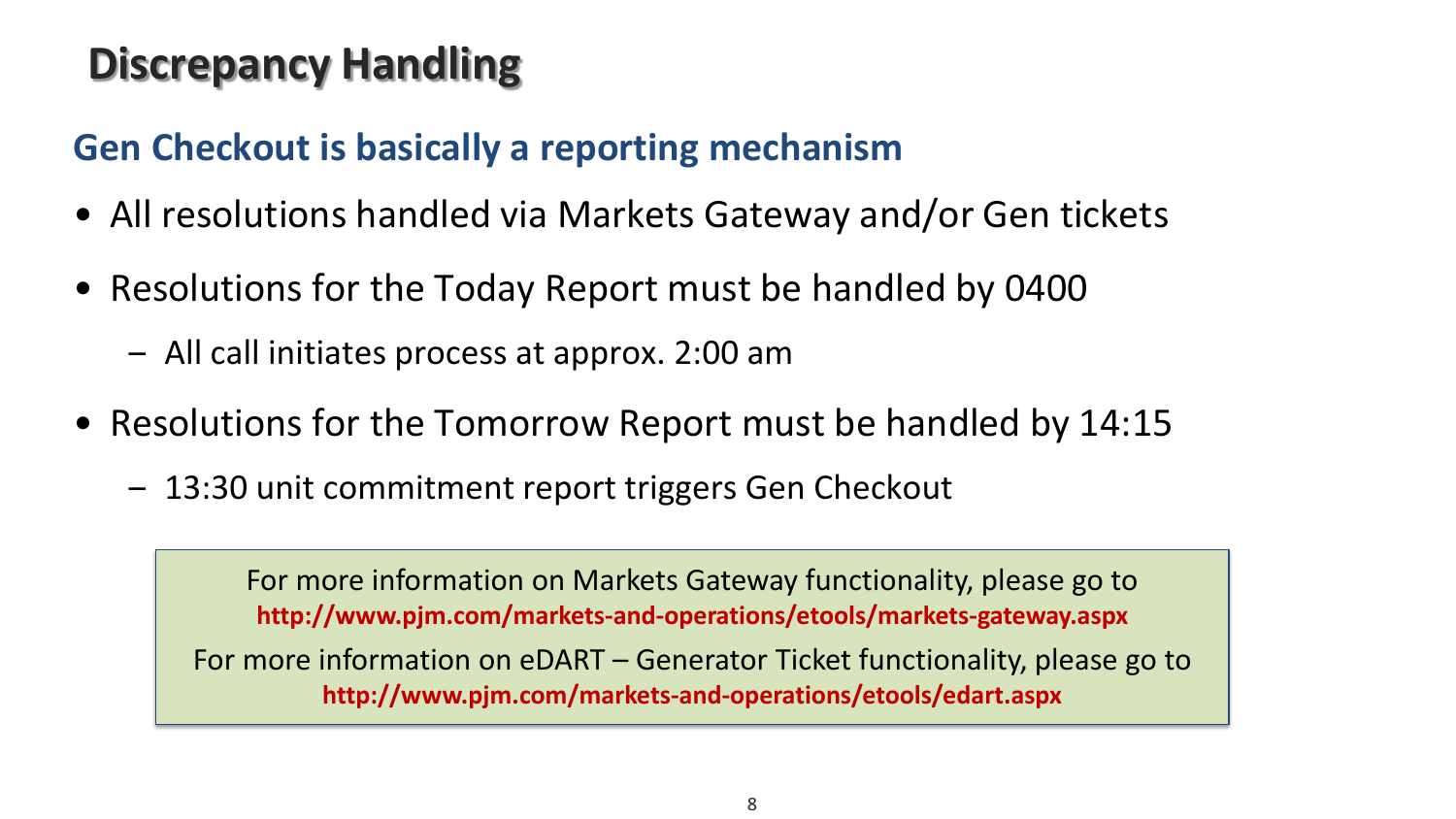

## **Gen Checkout**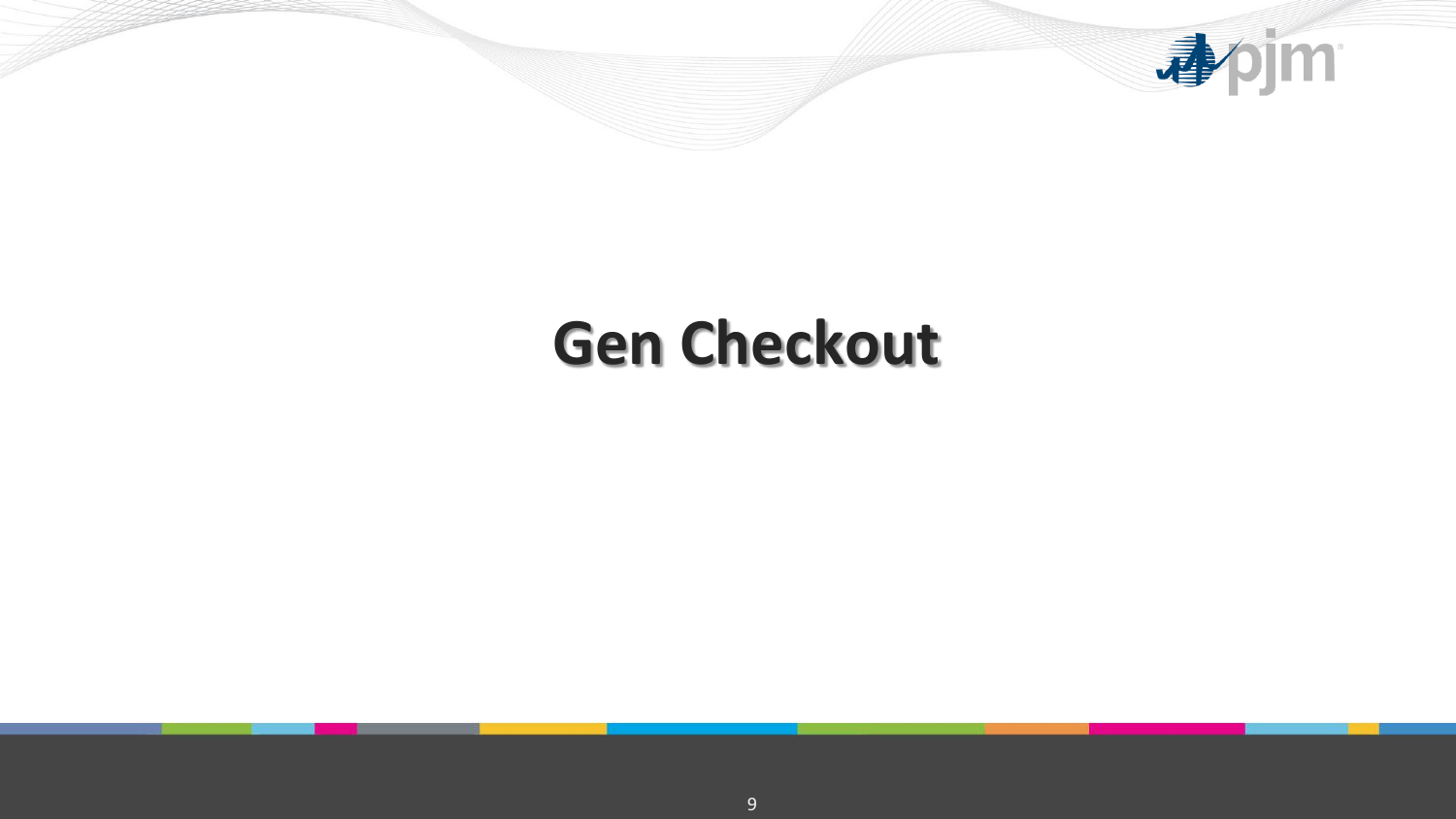## **Comparison Overview**

- Gen Checkout on a per unit basis, lists the Markets Gateway values and compares them to outages in eDART
- Any issues are highlighted (yellow  $\Box$  or red  $\Box$ )
- Companies "Acknowledge" when Markets Gateway values are in sync with outage availability (within a specified tolerance)
	- ‒ Acknowledgement will be for Today or Tomorrow

| <b>Gen Type</b>           | Warn. Level % | <b>Ack. Level %</b> |
|---------------------------|---------------|---------------------|
| <b>Combustine Turbine</b> | 15            | 20                  |
| Diesel                    | 20            | -50                 |
| Hydro                     | 99            | 200                 |
| Nuclear                   | 5             | -10                 |
| Renewable                 | 99            | 200                 |
| Steam/Fossill             | 15            | 20                  |
| Wind                      | 99            | 200                 |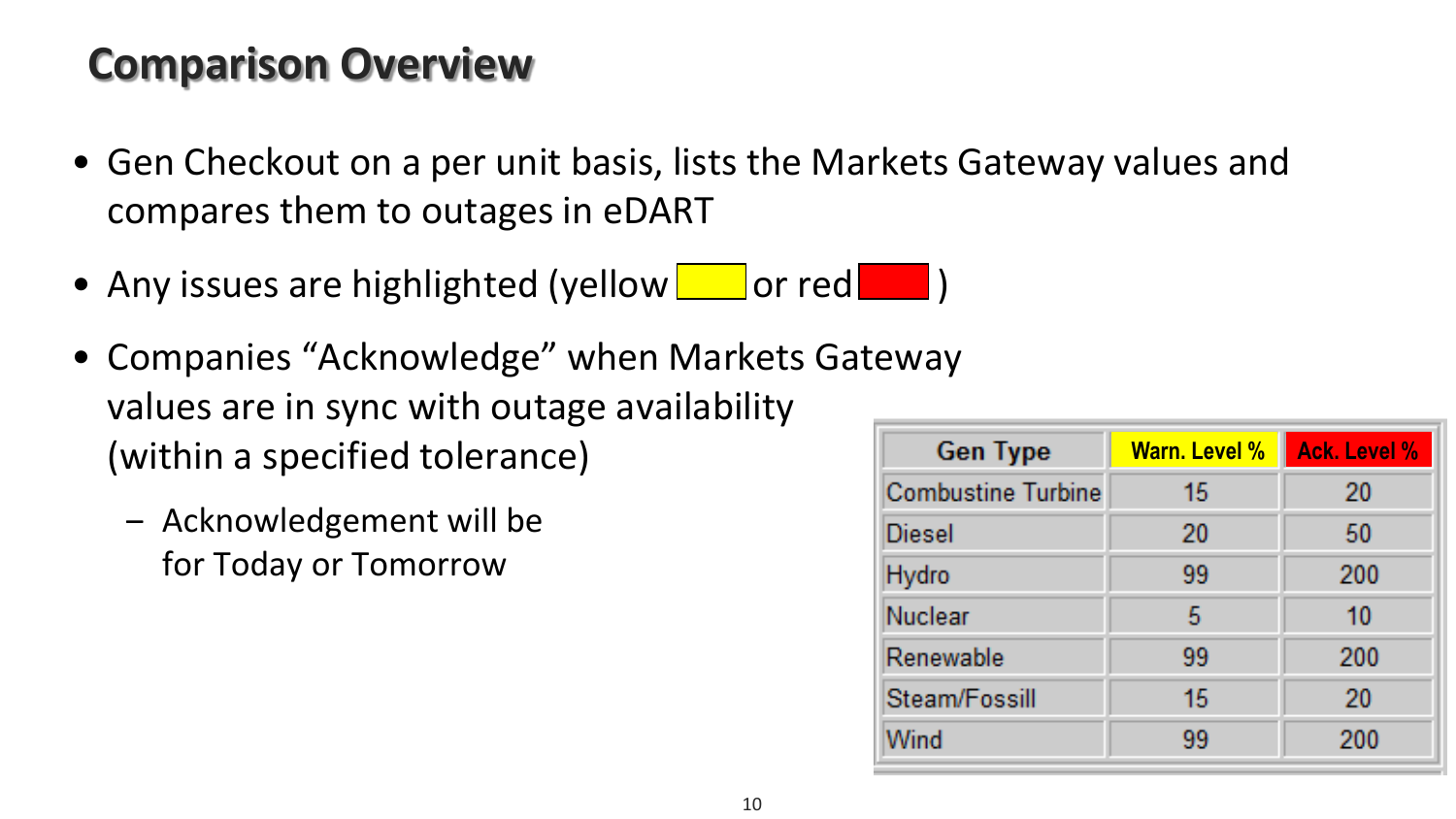## **Gen Checkout Logic**

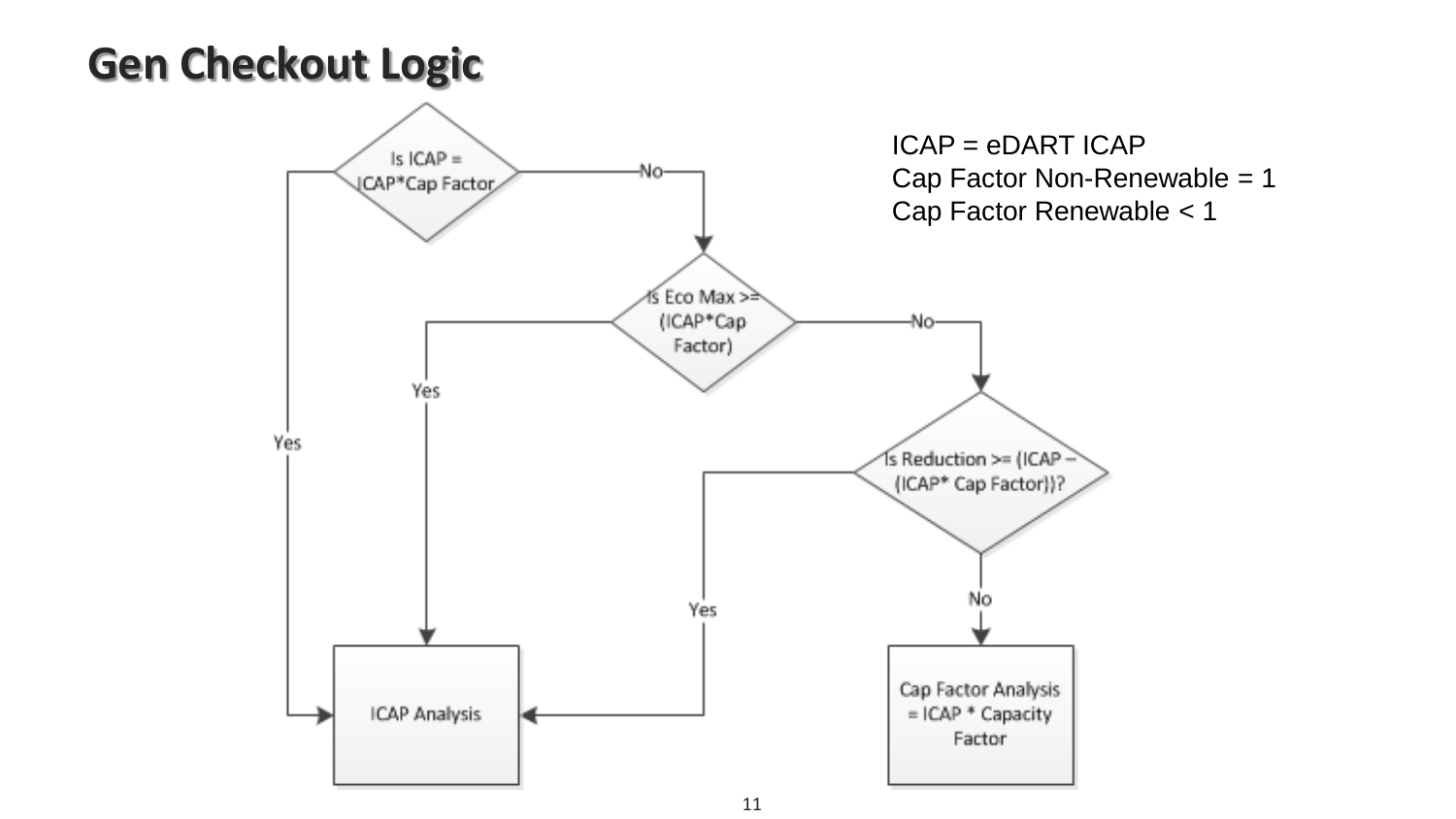### **Gen Checkout Calculations**

### **ICAP Analysis**

| <b>Condition</b> | <b>Adjusted Capacity, ADJ. ICAP</b>                                                                       | Adjusted ICAP Diff (%)                                                                             |
|------------------|-----------------------------------------------------------------------------------------------------------|----------------------------------------------------------------------------------------------------|
| <b>Economic</b>  | $Adj. ICAP_{EC} = ICAP + Amb. Adj. - Re duct - Incremental$<br>* Incremental = EmergencyMax – EconomicMax | $\begin{aligned} DIF & = \frac{ADJ.CAP_{EC} - EconomicMax}{ADJ.CAP_{EC}} \times 100 \end{aligned}$ |
| <b>Emergency</b> | $Adj. ICAPFM = ICAP + Amb. Adj. - Re duct$                                                                | $DIFF = \frac{ADJ.CAP_{EM} - EmergencyMax}{ADJ.CAP_{EM}} \times 100$                               |

#### **\*Note:**

- Ambient Air values will be the opposite sign of what is reported in Generator Tickets - For Cap Factor Analysis, ICAP = ICAP\*Capacity Factor